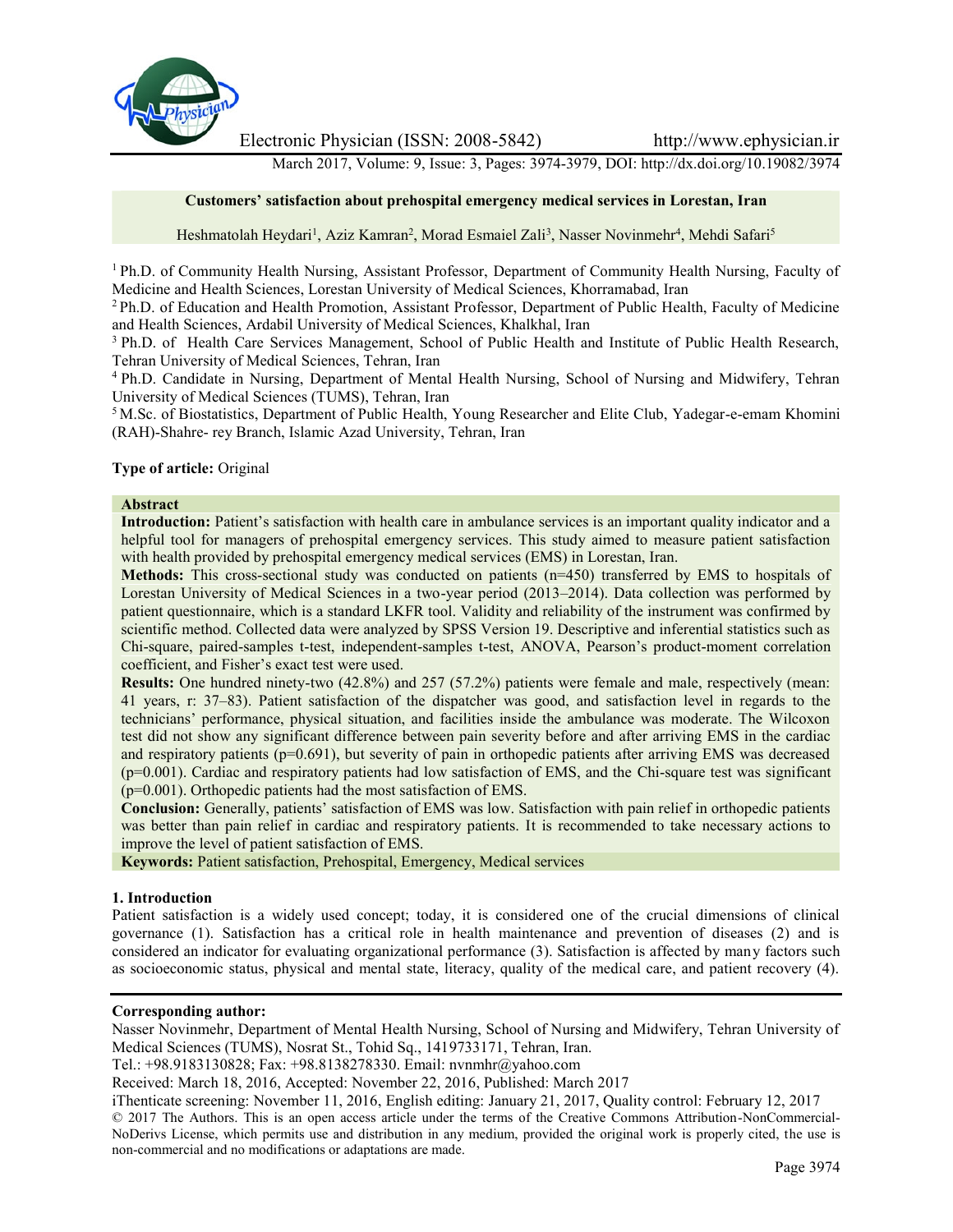Providing health services for the entire population in Iran is the responsibility of the ministry of health; in the province level, it is done by the universities of medical sciences in that region. Emergency medical services (EMS), known as 115, in the provinces level is led by the provincial university of medical sciences and has a critical role in delivery of the prehospital services in emergency situations such as traffic accidents, cardiopulmonary diseases, and poisonings (5). Prehospital emergency services are in the forefront of health care systems in emergency situations (6). About 80%–85% of assignments in emergency medical services in Iran are related to transfer of patients having acute problems to a health center (8, 7). A number of deaths occur in the prehospital phase in developing countries (9), which can be reduced by better and faster prehospital emergency care. Some studies indicate a moderate level of customer satisfaction with prehospital emergency care in Iran (10, 11). Another study showed a good level of satisfaction with ambulance appearance, relaxation, and security at the time of ambulance arrival and access to technicians (12), but a defect was observed in the quantity of human resources and equipment (13). Similarly, researchers in other countries reported similar findings (14-16). Quality of the emergency services should be evaluated by governmental organizations and insurance companies (17). Although the customers' feedback can improve the quality of services, there was no comprehensive report about this topic in Iran. The aim of this study is to determine the level of patients' satisfaction with emergency medical services in Lorestan University of Medical Sciences.

# **2. Material and Methods**

This study was conducted as a research project approved by the Research Center of Lorestan University of Medical Sciences, Khorramabad, Iran (ref. no.: 1783). In this cross-sectional study, 450 patients with cardiac, respiratory, or orthopedic diseases, transferred by EMS to teaching hospitals of Lorestan University of Medical Sciences in a two year period (2013–2014) were included. The method of selection was continuous. Sample size was estimated to be 400 at 95% confidence, satisfaction rate of 0.5, and SD of 0.05. One hundred fifty patients were selected for each diagnosis of the cardiac, respiratory, or orthopedic diseases by an emergency physician. Inclusion criteria included age between 15 and 70 years, literate, full consciousness, and consent to participate in the study. Data were collected at admission departments of Lorestan hospitals, and patients were selected who were dispatched to the hospital in the past 24 hours by EMS and met the inclusion criteria. An LKFR tool was used for data collection (19). This tool consists of five separate parts. First part contains demographic information of cases, technicians, and the type of ambulance. The second part contains eight questions about the satisfaction with service delivery. These questions were designed using 5-point Likert scales; the total scores in this part were 8–40. Scores between 8 and 11 indicate that the level of satisfaction was low; scores between 12 and 29 indicate that the level of satisfaction was moderate; scores between 30 and 40 indicate that the level of satisfaction was high. The third part contains six questions using a 5-point Likert scale about the performance of an EMS technician; the total scores in this part were between 6 and 30. Scores between 6 and 14 indicate that the level of satisfaction was low; scores between 15 and 23 indicate that the level of satisfaction was moderate; scores between 24 and 30 indicate that the level of satisfaction was high. In the fourth part, the physical comfort and equipment inside the ambulance was assessed; this part includes seven questions using 5-point Likert scales. The total scores in this part were 7–49. Scores between 7 and 21 indicate that the level of satisfaction was low; scores between 22 and 36 indicate that the level of satisfaction was moderate; scores between 37 and 49 indicate that the level of satisfaction was high. Questions are rated on a Likert scale from 1 to 5; a score of 1 was defined as dissatisfaction, and a score 5 was defined as full satisfaction of the services. Total scores earned by cases from these four parts of the questionnaire were 21 to 105. Scores between 21 and 49 indicate that the level of satisfaction was low; scores between 50 and 78 indicate that the level of satisfaction was moderate, scores between 79 and 105 indicate that the level of satisfaction was high. The fifth, sixth, and seventh parts of questionnaire were about satisfaction level of cardiac, respiratory, and orthopedic patients before and after arrival of EMS; these parts of the questionnaire were designed on a visual analog scale and determined the subjective feelings of patients about their pain and discomfort and were rated from 0 to 16 scores. Scores between 0 and 5 indicate slight pain; scores between 5 and 10 indicate moderate pain; scores between 10 and 16 indicate severe pain. Validity of the instrument was confirmed by content validity, and its reliability was confirmed by internal consistency and Quadric Richardson test. Data were analyzed by SPSS Version 19 using descriptive and inferential statistic such as Chi-square, paired-samples t-test, independent-samples t-test, ANOVA, Pearson's product-moment correlation coefficient, and Fisher's exact test. Written and informed consent was obtained from all patients.

## **3. Results**

The mean age of the total sample was 41 years, ranging from 37 to 83; 57.2% of the sample were male and 42.8% were female. Most of the subjects were literate (63.8%). Most of the emergency medical technicians (53.8%) had working experience for about 15–20 years, and most of them  $(28.4\%)$  were temporary employees. The mean waiting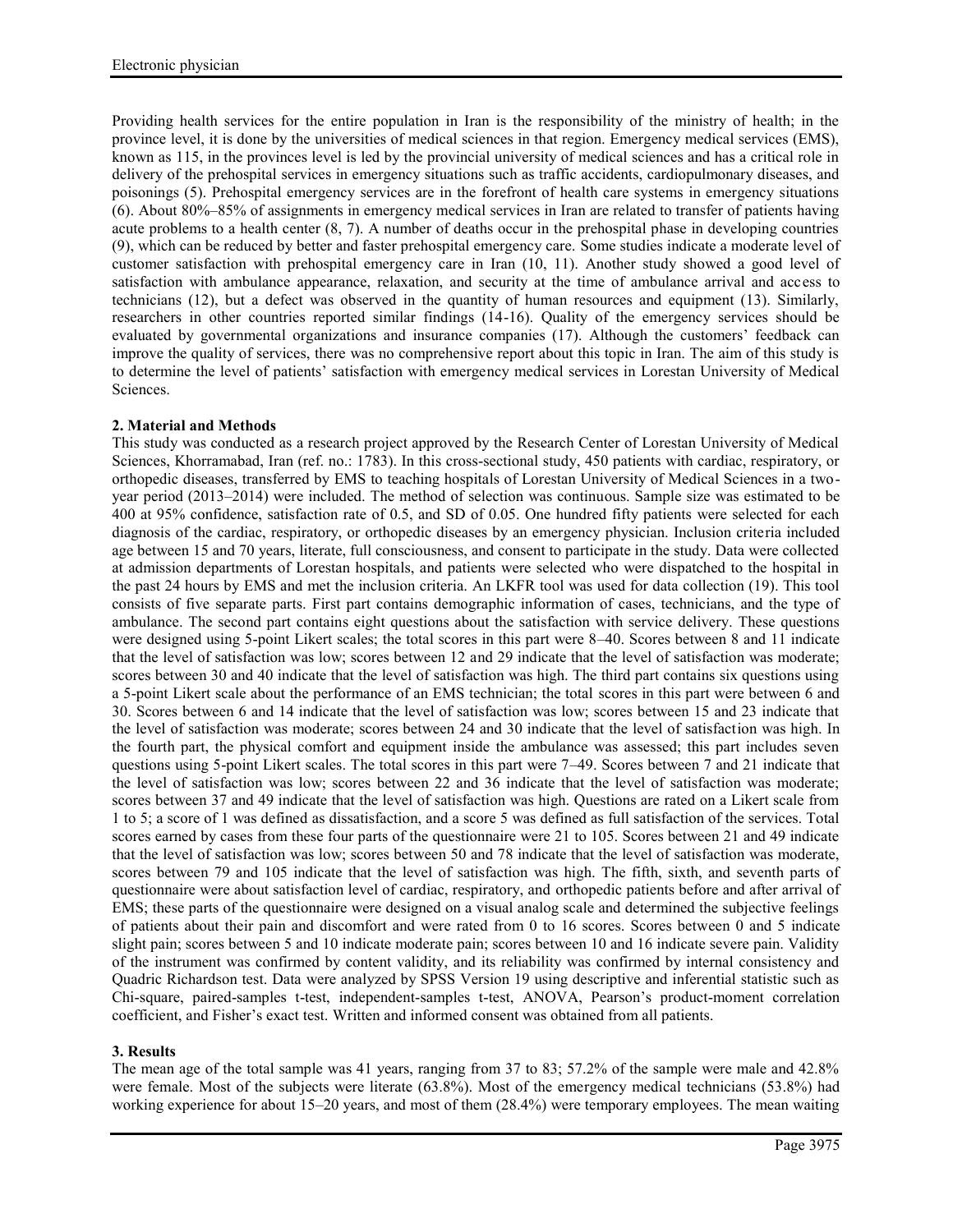time for EMS arrival was  $7.4 \pm 4.2$  minutes. Most of the subjects (60.02%) expressed that the emergency medical dispatchers did not introduced themselves; 98.66% of them were assessed by the dispatcher, and 96.88% of subjects were guided by the dispatcher until arriving at EMS; 82% of subjects mentioned that they were not assessed by the physician in the EMS call center. Overall, the level of satisfaction with the dispatcher was good  $(31 \pm 8.47)$ . Most of the subjects (66.44%) mentioned that they were treated with courtesy and respect; 85.33% of patients were satisfied with the technician's uniform, and 40.22% of the subjects were moderately satisfied with the technician's selfintroduction. The overall level of satisfaction with the performance of technicians was moderate  $(18.6 \pm 9.24)$ . Most of the subjects (81.33%) mentioned that the inside of the ambulance was moderately clean, and 79.77% of them assessed its air-conditioning as moderate. Overall level of satisfaction about the physical comfort and equipment inside the ambulance was moderate. Among 150 cardiac patients, 52% were female; 32.2% of females and 12.5% of males were dissatisfied with the EMS, and the Chi-square test showed a significant correlation ( $p<0.001$ ) between the gender and satisfaction level; 52% of cardiac patients were literate, and the Chi-square test showed a significant correlation between literacy and satisfaction level ( $p<0.001$ ). Most of the cardiac patients' satisfaction was related to the technicians with a B.Sc. nursing degree, and the least satisfaction was related to technicians with a diploma; this correlation was significant in the Chi-square test  $(p<0.001)$ ; 66.6% of the respiratory patients were female, and  $29/7\%$  of them showed the low satisfaction with EMS; the Chi-square test was significant ( $p<0.001$ ) for correlation between gender and satisfaction level. A significant correlation was demonstrated between age and satisfaction level in the Chi-square test  $(p<0.001)$ . Subjects with higher age were more satisfied, and an exact Fisher test showed correlation between age and satisfaction level  $(p< 0.004)$ . The subjects expressed the most satisfaction with the technicians who had a BSc in nursing and  $5-10$  years of experience  $(p<0.001)$  and the technicians with official employment on a Chi-square test (p<0.002). Of 150 orthopedic patients, 126 (84%) were male and expressed the most satisfaction with EMS. Exact Fisher test showed a significant correlation between satisfaction and sex (p<0.001). Chi-square test showed the correlation between satisfaction and literacy level of the orthopedic patients (p<0.002). Orthopedic patients with a diploma expressed the most satisfaction level with EMS. The subjects expressed the most satisfaction with the technicians with a BSc nursing degree, length of employment 25–30 years  $(p<0.001)$ . The subjects expressed the most satisfaction with the technicians with official employment  $(p<0.002)$ . The Wilcoxon test showed no significant difference in pain intensity in the cardiac and respiratory patients, before and after EMS arrival ( $p<0.716$ ), but in the orthopedic patients this difference was significant ( $p<0.001$ ) (Table 1).

| Pain Intensity       |                  | Presence of EMS            |           |                    |       |         |  |
|----------------------|------------------|----------------------------|-----------|--------------------|-------|---------|--|
|                      |                  | <b>Before Presence EMS</b> |           | After Presence EMS |       | p-value |  |
|                      |                  | n                          | $\%$      | n                  | $\%$  | 0.691   |  |
| Cardiac patients     | Slight           | $\overline{2}$             | 1.3       | $\overline{2}$     | 3     |         |  |
|                      | Moderate         | 43                         | 28.7      | 31.3               | 47    |         |  |
|                      | Severe           | 105                        | 70        | 66.7               | 100   |         |  |
|                      | Sum              | 150                        | 100       | 100                | 150   |         |  |
|                      | Severity of Pain | Mean                       | <b>SD</b> | <b>SD</b>          | Mean  |         |  |
|                      |                  | 2.68                       | 0.398     | 0.498              | 2.70  |         |  |
| Respiratory patients | Slight           | $\overline{2}$             | 1.3       | 2                  | 1.3   | 0.716   |  |
|                      | Moderate         | 50                         | 33.3      | 59                 | 39.3  |         |  |
|                      | Severe           | 98                         | 65.3      | 89                 | 59.3  |         |  |
|                      | Sum              | 150                        | 100       | 150                | 100   |         |  |
|                      | Severity of Pain | Mean                       | <b>SD</b> | SD.                | Mean  |         |  |
|                      |                  | 2.64                       | 0.508     | 2.62               | 0.513 |         |  |
| Orthopedic patients  | Slight           | $\theta$                   | $\theta$  | 37                 | 24.7  | 0.001   |  |
|                      | Moderate         | 17                         | 11.3      | 45                 | 30    |         |  |
|                      | Severe           | 133                        | 88.7      | 68                 | 45.3  |         |  |
|                      | Sum              | 150                        | 100       | 150                | 100   |         |  |
|                      | Severity of Pain | Mean                       | SD.       | <b>SD</b>          | Mean  |         |  |
|                      |                  | 0.813                      | 2.20      | 0.318              | 2.88  |         |  |

|  |  |  |  | <b>Table 1.</b> Pain intensity in the patients, before and after EMS arrival |  |  |
|--|--|--|--|------------------------------------------------------------------------------|--|--|
|--|--|--|--|------------------------------------------------------------------------------|--|--|

## **4. Discussion**

As the findings show, patients' satisfaction with the inside of an ambulance and the technician's performance was moderate; the satisfaction with the dispatcher was good. Satisfaction with pain relief in the orthopedic patients was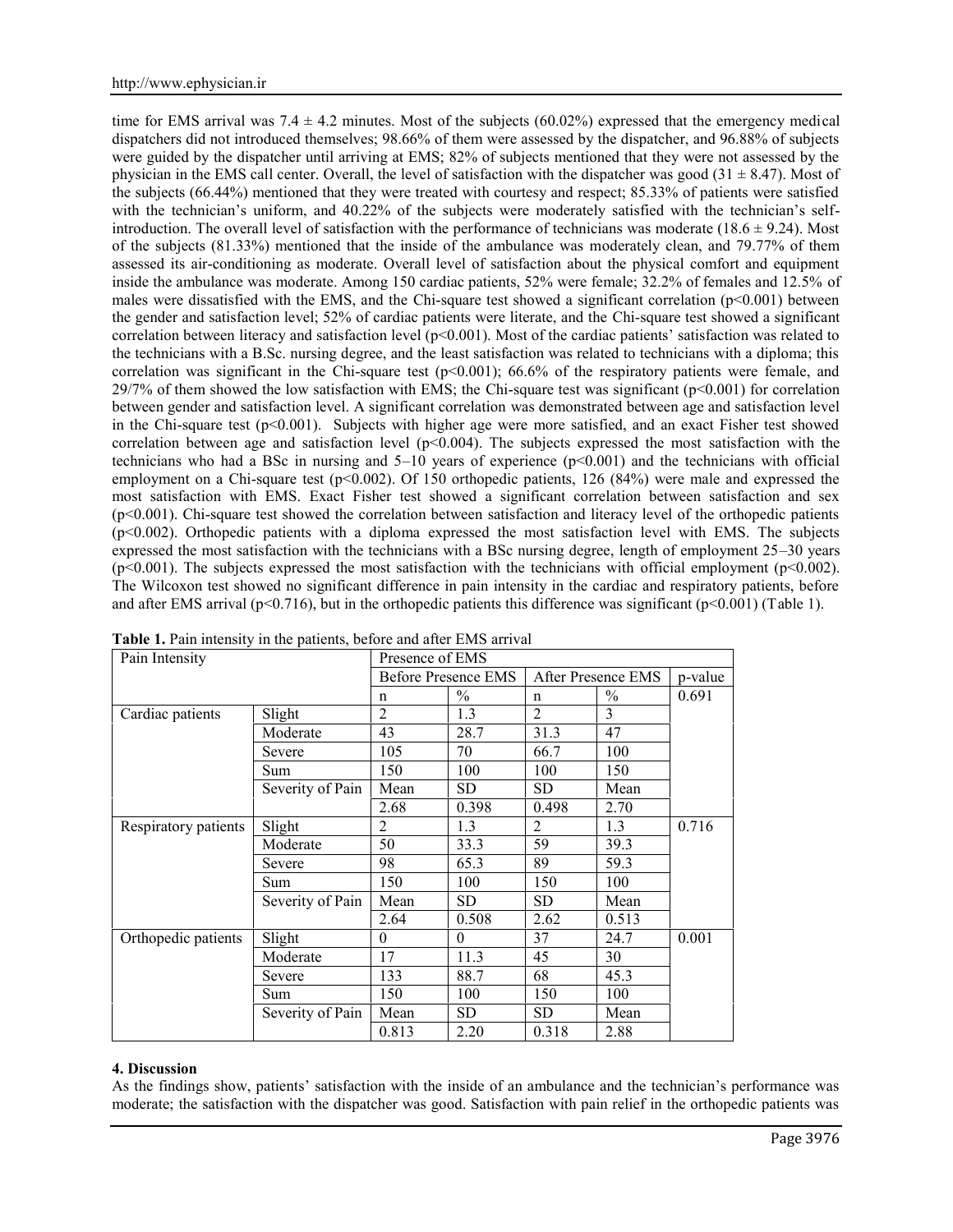better than pain relief in the cardiac and respiratory patients. A 2012 study by Mozafari showed that patients' satisfaction with EMS was moderate in Iran (20); also, a 2009 study by Bahrami showed that a high percentage of EMS centers in Iran did not have enough skilled staff. In another study in Iran demonstrated that the majority of victims in road accidents were dispatched by unskilled technicians (21). Another study in 2014 in Iran by Esmaieli showed that patients' satisfaction was good in all dimensions (ambulance, technician behavior, technician performance, and efficiency of EMS) (22), and a 2012 study by Andero showed that, in New Zealand, satisfaction of patients was high (23).

In this study, patients with low literacy skills expressed more satisfaction than did higher literate patients. Other studies showed that people with low literacy skills don't know their rights and have minimum expectation of EMS (24, 25); therefore, the media must make people aware of their rights, especially people with low literacy. As our finding shows, the satisfaction level in males was higher. In other studies, satisfaction level in both sexes was equal (26, 27). Of course, another study showed that sex of patients can affect satisfaction level (28). The differences in satisfaction level between both sexes may be due to the absence of female technicians in Iran's EMS, and revision of the organizational chart of EMS to add female technicians may increase patients' satisfaction level. This study found that patients' satisfaction with comfort and equipment inside the ambulance was moderate. A 2007 study by Gland showed that ambulance equipment was improper; they found 74% of seats in these ambulances were improper for patients. Furthermore, the distance between the technician and patient's bed was not good, and most were improper for service to patients (29). Other studies found that equipment in the selected ambulances were improper for cardiopulmonary resuscitation (30, 31). It is necessary for authorities to pay more attention to equipment, air conditioning, height and medical services in ambulances. Study findings indicate that patients had more satisfaction of technicians with a B.Sc. in nursing than other degrees; also a 2011 study by Anderson showed that patients were more satisfied with technicians that have a degree in nursing, and that nurses were able to provide better service to patients (32); another 2009 study by Melisa showed a positive relationship between professional commitment of EMS staffs and their degree (33). Our findings showed that patients were dissatisfied with the performance of technicians. A 2013 study by Krestian showed enough knowledge and skill in their subjects, but that they were not up to date in their information (34). It has been demonstrated that pain and discomfort in respiratory and cardiac patient did not change before and after arriving EMS. But pain and discomfort of orthopedic patients decreased after arriving in EMS. A 2003 study by Kuisma showed a positive correlation between types of disease and satisfaction level of EMS so that patients with cardiac, respiratory, and hypoglycemia had the most satisfaction, and patients with drug toxicity had the least satisfaction of EMS (35). Because the majority of cardiovascular mortality occur in the first four hours after the onset of symptoms in the prehospital phase (36), all EMS staff should be trained for cardiovascular patient management (37). One of the limitations of this study was the differences between universities and EMS units in the various provinces in Iran; thus a country level study is recommended.

## **5. Conclusions**

This study showed that patient satisfaction level with EMS, technician performance, and ambulance cabin were moderate and low, but the satisfaction level with technicians was high. Although technicians of EMS had an important role in pain management of orthopedic patients, in pain control of cardiac and respiratory patients, no success was observed. Thus, it is recommended to take correct actions for optimization of ambulance cabins and appropriate education of emergency medical staff about management of cardiac and respiratory patients.

## **Acknowledgments:**

This study was conducted as a research project approved by the Research Center of Lorestan University of Medical Sciences, Khorramabad, Iran. The approval code was 1783. The authors would like to profusely thank all individuals who supported and helped them to conduct this study.

## **Conflict of Interest:**

There is no conflict of interest to be declared.

## **Authors' contributions:**

All authors contributed to this project and article equally. All authors read and approved the final manuscript.

## **References:**

1) Kazemeini SK, Mohammadi F, Owlia F. Evaluation of satisfaction rate of patients admitted to Yazd Shaheed Sadoughi burn hospital in first nine months of the year 2011. TB. 2013; 11(4): 91-102.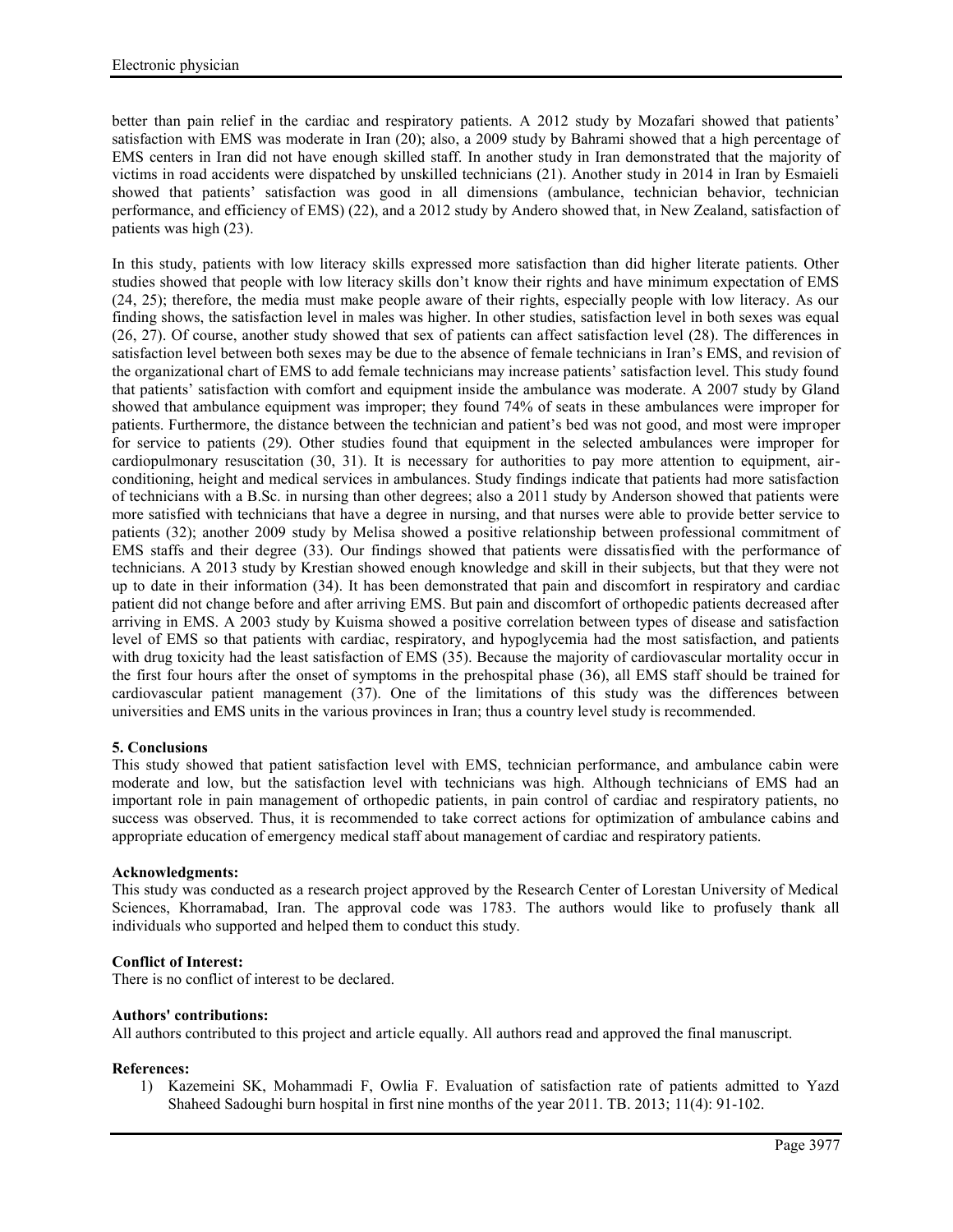- 2) Khoddam H, Joybari L, sanagoo A. Patients' satisfaction of introduced services in clinical educational centers of the Gorgan University of Medical Sciences and its associated factors. J Gorgan Univ Med Sci. 2005; 2(1): 13-21.
- 3) Institution of Medicine of National Academy. Crossing the Quality Chasm: The IOM health care quality initiative. Available from: http://www.iom.edu/CMS/8089.aspx.
- 4) Davis BA, Bush HA. Patient satisfaction of emergency nursing care in the United States, Slovenia, and Australia. J Nurs Care Qual. 2003; 18(4): 67-74. doi: 10.1097/00001786-200310000-00004. PMID: 14556583.
- 5) Bahadori M, Nasiripur A, Tofighi S, Gohari M. Emergency Medical Services in Iran: An Overview. Australasian Medical Journal. 2010; 3(6): 335-9. doi: 10.4066/AMJ.2010.218.
- 6) Providing Leadership for the Provision of Ambulance Services, The Council of Ambulance Authorities Inc. 2008.
- 7) Ebrahimian A, Shabanikiya HR, Khalesi N. The role of physiological scores for decision making in internal prehospital emergency situations. Health Med. 2012; 6(11): 3612-5.
- 8) Ebrahimian AA, Khalesi N, Mohamadi Gh, Tordeh M, Naghipour M. Transportation management in pre hospital emergency whit physiological early warning scores. Journal of Health Administration. 2012; 15(49): 7-13.
- 9) Kouroubali A, Vourvahakis D, Tsiknakis M. Innovative Practices in the Emergency Medical Services in Crete. Proceedings of the 10th International Symposium on Health Information Management Research, ISHIMR. 2005.
- 10) Naghavi M, Shahraz S, Bhalla K, Jafari N, Pourmalek F, Bartels D, et al. Adverse health outcomes of road traffic injuries in Iran after rapid motorization. Arch Iran Med. 2009; 12(3): 284-94. PMID: 19400607.
- 11) Mozafari M, Abed-Saidi Z, Pazargadi M, Alavi Majd H. Patients satisfaction measurement in pre-hospital emergency medical services in Iran. ZJRMS. 2012; 13(10): 61.
- 12) Esmaeili Vardanjani A, Moghadasi J, Rafiei H, Masoudi R, Mohammadi M, Lalegani H, et al. Satisfaction from pre-hospital emergency medical services: a cross sectional study in Shahrekord. J Clin Res Paramed Sci. 2014; 3(2): 103-13.
- 13) Bahrami MA, Ranjbar Ezzatabadi M, Maleki A, Asqari R, Ahmadi Tehrani Gh. A Survey on the Yazd Pre hospital Emergency Medical Services' Performance Assessment, 2009-2010. Research scientific quarterly of health school of Yazd. 2011; 4(30): 45-59.
- 14) Cummings D, Mc Morris HD. Saskatchewan emergency medical services (EMS) review: inal report. Health ministry. 2009.
- 15) Members of the Joint Legislative Audit and Review Commission of Virginia. Review of Emergency Medical Services in Virginia. House Document No. 37. Commonwealth of Virginia. 2007.
- 16) Goodwin K. Emergency medical services in rural America. Published by National Conference of State Legislatures. Washington DC. 2007.
- 17) Sinclair D. Emergency department crowding, Implications for pediatric emergency medicine. Paediatr Child Health. 2007; 12(6): 491-4. PMID: 19030415, PMCID: PMC2528760.
- 18) Lau PM, Akbar AK, Fie DY. Service quality: A study of the luxury hotels in Malaysia. Journal of Amarican Academy of Business. 2005; 7(2): 46-56.
- 19) Matthew T. Evaluating the EMS satisfaction survey of longboat key (florida) fire-rescue. Available from: http://www.irc.dhs.gov/.
- 20) Swain AH, Al-Salami M, Hoyle SR, Larsen PD. Patient satisfaction and outcome using emergency care practitioners in New Zealand. Emerg Med Australas. 2012; 24(2): 175-80. doi: 10.1111/j.1742- 6723.2011.01525.x. PMID: 22487667.
- 21) Jafari F, Zayeri F, Johari Z. The satisfaction of those who recourse to the to the health centers of Shahid Beheshti university of medical sciences. Daneshvar. 2007; 4(66): 15-22.
- 22) Khashjan A, Mohammadi R, Tamaddonfar M, Hosseini F. The health service satisfaction of those who recourse to the emergency department. Iran J Nurs. 2006; 18(42): 49-60.
- 23) Malek-Malekan L, Haghpanah S, Moravvej H, Sharifi H. The effect of intervention in patients' satisfaction of emergency unit in state hospitals at Shiraz. J Jahrom Univ Med Sci. 2010; 3(7): 58-61.
- 24) Gilad I, Byran E. Ergonomic evaluation of the ambulance interior to reduce paramedic discomfort and posture stress. Hum Factors. 2007; 49(6): 1019-32. doi: 10.1518/001872007X249884. PMID: 18074701.
- 25) Kim JA, Vogel D, Guimond G, Hostler D, Wang HE, Menegazzi JJ. A randomized, controlled comparison of cardiopulmonary resuscitation performed on the floor and on a moving ambulance stretcher. Prehosp Emerg Care. 2006; 10(1): 68-70. doi: 10.1080/10903120500373108. PMID: 16418093.